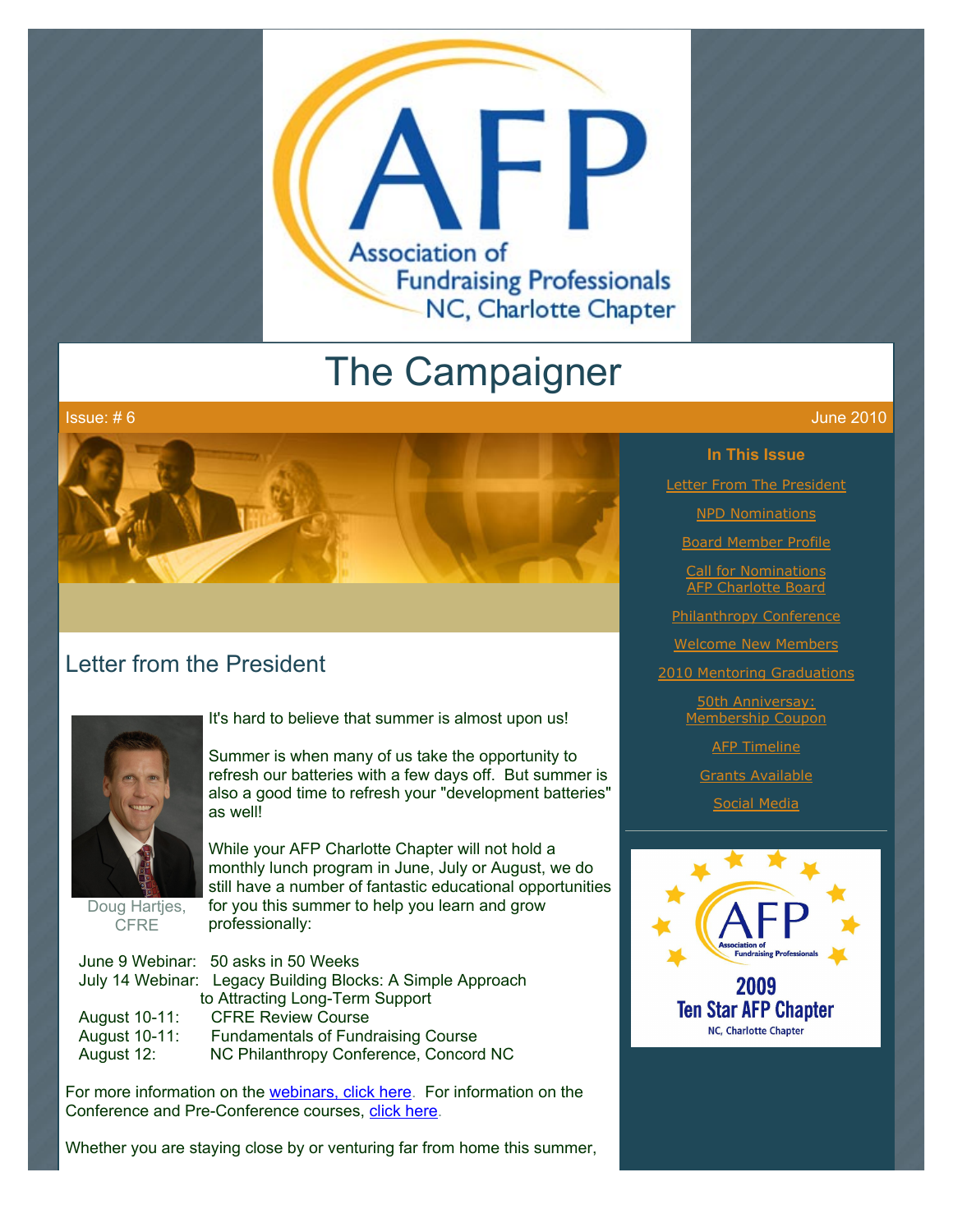we hope you return refreshed and ready for a great fundraising fall. Go ahead and mark your calendar for the next monthly program on September 15. Safe travels!

Doug Hartjes, CFRE President, AFP Charlotte

National Philanthropy Day **Nominations Being Accepted**

**CHANGE THE WORLD** 

VITH A GIVING HEART

## National Philanthropy Day<sup>®</sup>

The Charlotte Chapter of the Association of Fundraising Professionals (AFP) announces it is now accepting nominations for the 2010 National Philanthropy Day awards, which will take place on **Wednesday, November 10, 2010** from 11:15 a.m. to 1:00 p.m. at The Ritz-Carlton in uptown Charlotte. The ceremony will honor community members who change the world with a giving heart.

**Awards are to be given in ten categories** including Outstanding Philanthropic Small Business, Outstanding Philanthropic Organization, Outstanding Philanthropist, Outstanding Legacy, Outstanding Volunteer Fundraiser, Outstanding Emerging Philanthropist, Outstanding Student Philanthropy, and Outstanding Professional Fundraising Executive, and Outstanding Champion of Diversity.

#### **Nominations must be received by Wednesday, June 23, 2010 to be included for consideration**.

[Download Nomination Form](http://www.afp-charlotte.org/customers/102012921065393/filemanager/2010_NPD_Nomination_Form.pdf)

[Online Nominations](http://www.afp-charlotte.org/onlineform.html) (part one)

**[Sponsorship Information](http://www.afp-charlotte.org/customers/102012921065393/filemanager/2010_Sponsorship_Form.pdf)** 

For more information or questions, contact [Sharon Harrington.](mailto:scharrin@uncc.edu)

Board Member Profile **Armen Boyajian**





**Upcoming Meetings: For more information on these and other programs, click** 

 WEBINAR: 50 Asks In 50 Days: June 9, 2010

 WEBINAR: Legacy Building Blocks: A Simple Approach To Attracting Long Term Support: July 14, 2010

CFRE Review Course OR [Fundamentals of Fundraising](http://www.ncphilanthropyconference.org/pre_conferencecourses.html) (Pre-Conference Courses): August 10- 11, 2010

**AFP North Carolina Philanthropy** Conference August 12th

#### **2010 Board**

**President** Doug Hartjes, CFRE Chief Philanthropy Officer, Crisis Assistance Ministry

**President-Elect**  Amy Tribble Director of Development, Council for Children's Rights

**VP, Outreach/Diversity** Jenni Gaisbauer, CFRE Senior VP of Development, Levine Museum of the New **South** 

**VP, Membership** Michelle Hamilton, CFRE Development Officer, Crisis Assistance Ministry

**VP, External Relations** Armen S. Boyajian Director of Leadership Giving,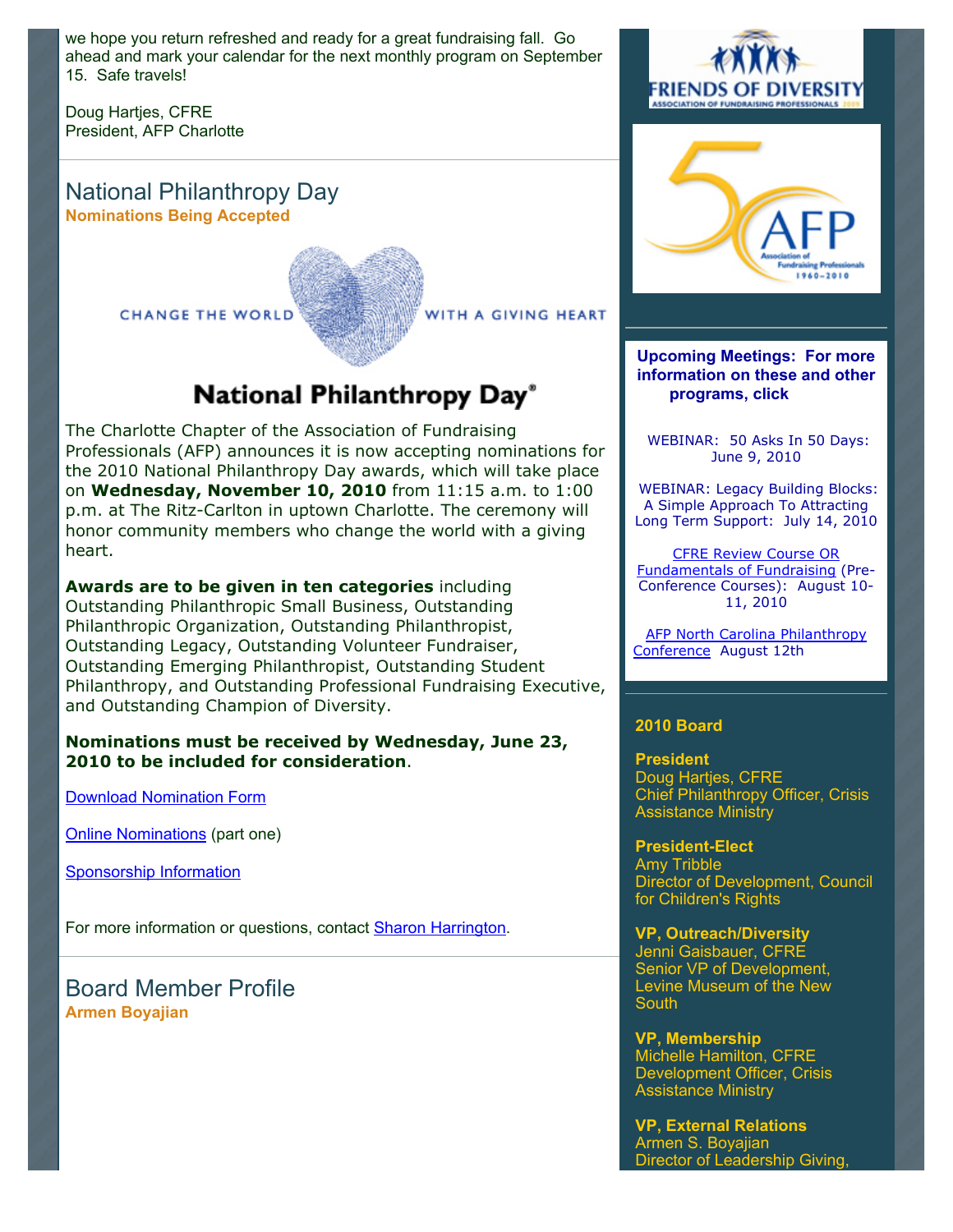

Armen Boyajian is AFP Charlotte's Vice [President of Mar](mailto:asboyajian@CharlotteDiocese.org)keting & Communications. He is also Director of Leadership Giving at the Catholic Diocese of Charlotte. Originally from Binghamton, NY, Armen has lived down South since 1993 and lived in Augusta, GA for 14 years prior to moving to Charlotte in

January 2008, when he came to the Diocese to work for Jim Kelley. While this is Armen's first diocesan development position, he has been in the field for 30 years, having worked for Boys & Girls Clubs (Augusta and Washington, DC), the National Center for Nonprofit Boards (now BoardSource) and Golden Harvest Food Bank (Augusta, GA) among others. Armen is past President of AFP/Greater Augusta Chapter, and was named the Outstanding Fundraising Professional in 2006.

Armen has his MA in Public Policy Analysis & Administration from Binghamton University and his BA in Political Science from the University of Rochester. He thought he would become a lawyer after Rochester, but received a fellowship at Binghamton to study public policy, initially under the assumption that after grad school he would work for a firm like Brookings or the Urban Institute. But instead he transitioned to the nonprofit sector in 1978 as the first Director of Development for Boys & Girls Clubs of Greater Washington. There he was able to increase the organization's annual funding from less than \$200,000 to more than \$1.2 million. Armen's first mentor was the CEO of that Boys & Girls Club, a fellow Armenian named Archie Avedisian, who taught Armen invaluable lessons about working with high-powered board members and solicit successfully. Jim Kelley is another mentor, and Armen feels that education should be a lifelong endeavor.

Armen is also a jazz violinist and pianist and he has a group called *Air Apparent*. This group was actually founded in 1978 in Washington, DC, and was the incubator for such musicians as Frank Kimbrough (Maria Schneider Orchestra), Ed Howard (bassist for Roy Haynes, Steve Wilson and many others) and Steve Williams (Shirley Horn's drummer for 25+ years). Jazz is his passion and see [www.airapparentjazz.com](http://www.airapparentjazz.com/) for more on that. Armen has two children, Brian (24) and Kelsey (17) and is married to the former Mary Wise of Tampa, FL.

### 2011-2013 AFP Charlotte Board **Call for Nominations**

AFP Charlotte seeks to assemble a diverse board that is representative of the Charlotte philanthropic community. Special consideration is given to candidates who have obtained the CFRE designation or have volunteered on an AFP committee. AFP members are encouraged to self nominate. Candidate's resume should be included as well.

Other than general contact information, you will be asked:

- 1) Is board candidate an AFP member?
- 2) Has the candidate served on an AFP committee?

#### Catholic Diocese of Charlotte

**VP, Professional Advancement** Todd W. Hartung, Jr. Associate VP Alumni Programs & Annual Giving, Queens University of Charlotte

#### **Secretary**

Jamie Hayes, CFRE Director of Development, Presbyterian Hospital Foundation

#### **Treasurer**

Jennifer Sheely Vice President of Development, Holy Angels Foundation, Inc.

#### **Past President**

Beth Fischer, JD, CFRE Director of Principal Gifts, UNC **Charlotte** 

#### **Programs**

Tamara Brainerd, CFRE Vice President, Operations, Junior Achievement of Central Carolinas

#### **Mentoring**

Linda Breen Director of Philanthropy, College of Education, UNC Charlotte

#### **National Philanthropy Day Chair**

Sharon Harrington, JD Director of Development, College of Liberal Arts & Sciences, UNC **Charlotte** 

#### **NC Philanthropy Conference Chair**

Shannon Hinson Director of Individual Giving, Thompson Child & Family Focus

#### **Senior Forum**

Patton McDowell Patton McDowell & Associates, LLC

#### **Diversity**

Kishshana Palmer Teele, Managing Partner, Infinite Solutions Group

#### **Scholarships**

Kelly Lynn Director of Development & Community Engagement, Charlotte Emergency Housing

**At-Large** Katie Benston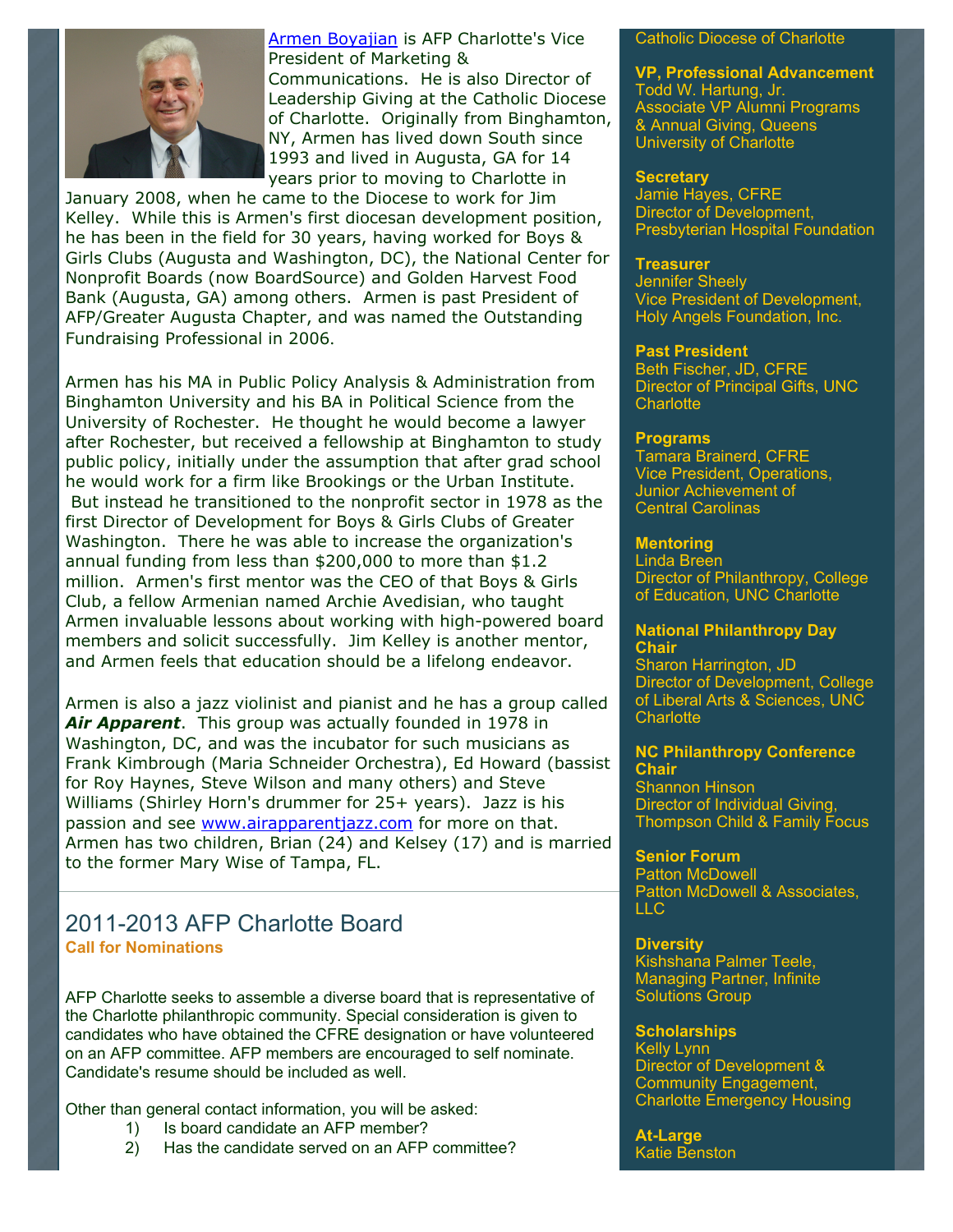3) What is their area of interest in serving on the board?

Complete a simple online nomination form by clicking [here,](http://www.afp-charlotte.org/boardnominations.html) or visit our website [www.afp-charlotte.org](http://www.afp-charlotte.org/) and click on BOARD NOMINATION tab. **All nominations must be received by 5:00 pm on June 30, 2010 in order to be considered.**

Questions: Contact [Beth Fischer,](mailto:beth.fischer@uncc.edu) JD, CFRE

### NC Philanthropy Conference **August 12, 2010 - Early Bird Registration Open**



Thursday August 12 -- AFP State Philanthropy Conference, Embassy Suites Concord: The 6th annual NC Philanthropy Conference returns to Charlotte August 12th at the Embassy Suites in Concord! This year's conference features a keynote speech by Simone P. Joyaux, ACFRE, recognized internationally as one of the nonprofit sector's most inspirational, thoughtful, and provocative leaders. Simone and husband Tom Ahern (also known nationally in his own right as a leading

Simone Joyaux authority on donor communications) will present master classes for an additional fee.

Choose from four additional breakout sessions on topics ranging from annual giving to "making the ask" to social media trends and much more. There will also be a networking luncheon and an impressive offering of Resource Partner exhibits. See [http://www.ncphilanthropyconference.org](http://www.ncphilanthropyconference.org/)

**Early bird savings available until July 9th at a rate of just** \$119 for AFP members. Secure your spot now!

[REGISTRATION LINK](http://www.ncphilanthropyconference.org/registration.html)

New Members **Welcome to our newest members:**

AFP-Charlotte welcomes the following new members:

**Shannon McKnight**

**Karen Marie Parker Thompson**, Co-Director, Domestic Violence, United Family Services

**Lisa Simon**, Director of Development, Down Syndrome Association of **Charlotte** 

For more info about AFP membership please contact **Michelle Hamilton**, 704-227-2795 [mhamilton@crisisassistance.org](mailto:mhamilton@crisisassistance.org)

Director of Annual Support, Hospice & Pallliative Care Charlotte Region

**Chapter Administrator** Sharon A. Tripp

#### **From AFP International**



**The AFP** Resource Center maintains a number of topical research and knowledge blogs to assist, guide, and inform both members and non-members interested in the world of fundraising. These blogs are updated daily, and you can leave comments on what you read.

[Read More](http://www.afpnet.org/ResourceCenter/content.cfm?ItemNumber=3092&navItemNumber=548)

**Got News?** We'd like to feature news about our members in 2010, so if you have articles of interest, please pass them along to us.

[Armen S. Boyajian](mailto:asboyajian@charlottediocese.org) VP, External Relations AFP Charlotte Board

**Many AFP members enjoy the benefit of their employers paying their membership dues.**

**In these tight times many organizations are trimming their budgets wherever possible (including perhaps your membership dues).** 

#### **Consider the following:**

• If your employer has cut membership dues from its budget, consider paying yourself - AFP now offers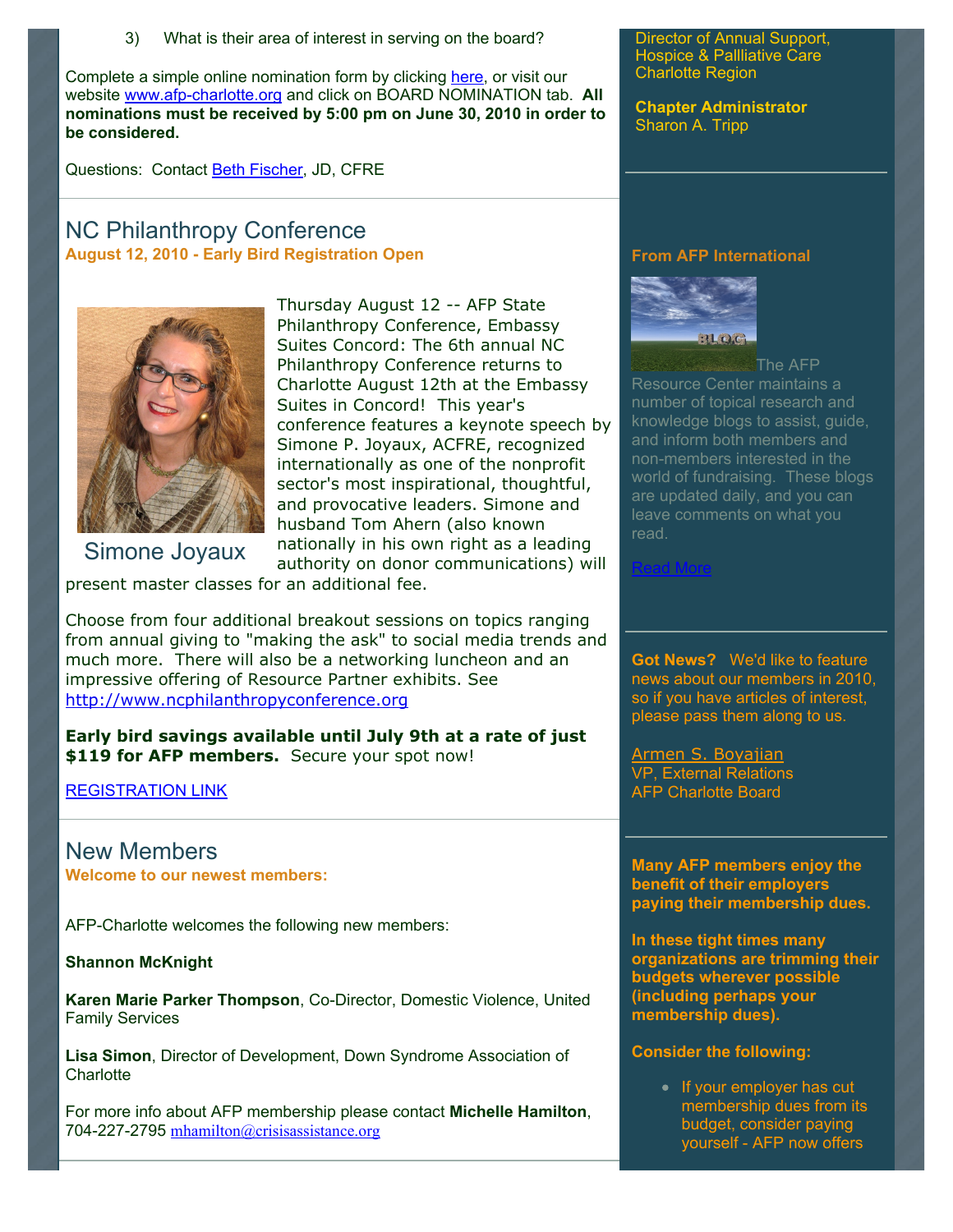### 2010 Mentoring Class Graduates

The mentoring program graduated the Class of 2010 on May 19, 2010. We recognize the achievements of program graduates **Lena Brennan, Vanessa Garcia, Susan Perry Yarber, Karen Brodsky, Julie Jahn, Anne Pfeiffer**, and **Leslie Quinlivan** in conjunction with the 25th anniversary of AFP Charlotte and the 50th anniversary of AFP International. With the graduation of these seven members, the program will have graduated a total of 52 mentees over the past three years.

Special thanks to mentors that participated this year -- **Kishshana Teele, Amy Tribble, Lori Avery, Ben Mohler, Jim Kelley, Michael Rose**, and **Vanessa Stolen**. They will also receive CFRE credit for their participation.

Additionally AFP Charlotte would like to thank **Linda Breen**, the Mentoring Committee Chair and the Director of Development for the College of Education at UNC Charlotte. Breen was instrumental in reviving the mentoring program and she plans to step down from this volunteer leadership position this year.



employed in fundraising positions interested in participating as either a mentor or mentee will have the opportunity to apply for the 2011 program in July 2010. Questions prior to that time may be directed to **Benjamin T.** Mohler, CFRE or (704) 687-7213.

### AFP New Membership Discount Coupon

In honor of AFP's 50th Anniversary, AFP International Headquarters will offer a \$50 discount coupon in the month of June for **new** Active or Associate members. AFP will also continue to offer the two-year "Pay in Advance" \$60 discount for renewing Active and Associate members.

For more information, visit [www.afpnet.org.](http://www.afpnet.org/)

### Celebrating Our History **50th Anniversary**



**1960 - NATIONAL** - Discussions among Benjamin Sklar of Brandeis, William Simms of National Urban League, and Harry Rosen of Federation of Jewish Philanthropies lead to establishment of National Society of Fund Raisers (NSFR).

**1970s - NATIONAL** - Both the American political landscape and NSFR experience the turbulence of the an installment plan with six payments.

Consider approaching your employer regarding a shared payment arrangement.

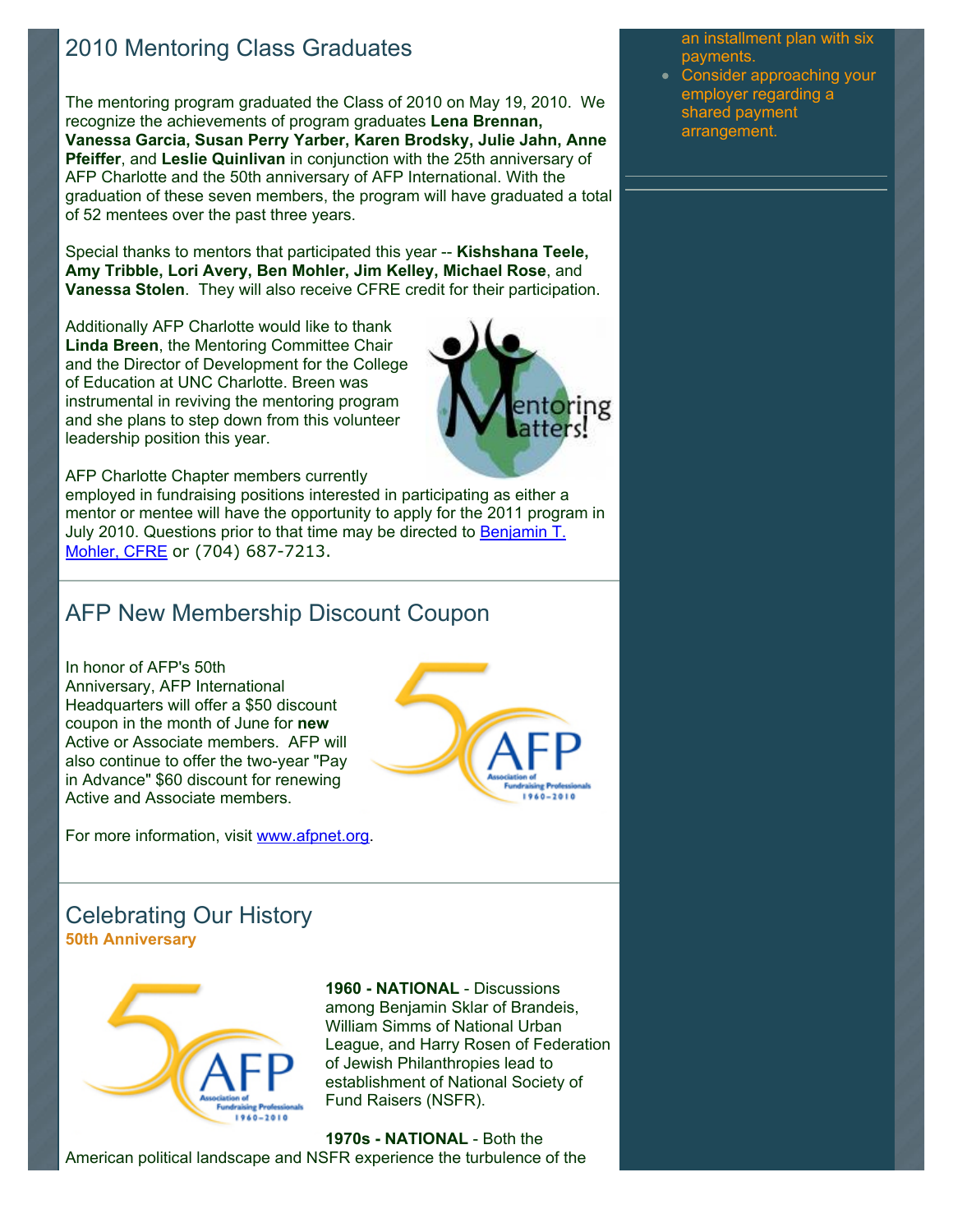times. Many outstanding programs that are now hallmarks of NSFRE came to fruition but the fledgling organization was also beset by financial problems due to its start-up costs. Thanks to a succession of strong volunteer leaders, NSFRE was on solid financial ground by the end of the 1970s.

**1980s - NATIONAL** - NSFRE's third decade was marked by impressive growth and an increasing sense of professionalism. During the 1980s the Society focused on the legislative and public affairs arena

**1984 - LOCAL** - The Charlotte Metrolina Development Agency was launched as a predecessor of the Charlotte NSFRE/AFP Chapter.

**1988 - LOCAL** - The Charlotte Metrolina Development Agency held its first workshop, has 25 members

**1990s** - **NATIONAL -** Unprecedented growth for both the fund raising profession and NSFRE. Charitable giving rose dramatically, and giving by world-famous personalities put philanthropy in the public spotlight. Fund raising and the nonprofit profession become a critical part of the economy.

**1990 - LOCAL** - The Charlotte NSFRE chapter holds its first CFRE training, Charlotte NSFRE chapters has its first annual board retreat

**1992 - LOCAL** - The Charlotte NSFRE chapter launches a mentoring program

**1993 - LOCAL** - The Charlotte NSFRE executive referral service starts

**2000s -- NATIONAL** - Just as the fund raising profession was becoming an important part of the economy and society, NSFRE was becoming a critical element in and advocate for philanthropy and charitable giving. The new millennium created opportunities for the association to realize its full potential. It would all begin in January 2001 with a new name, the Association of Fund Raising Professionals.

**2010 - LOCAL** - Charlotte AFP has 250 members

### Community Education Grants **Applications Being Accepted**

The US Airways Education Foundation is seeking 2010 grant applicants for its Community Education Grant Program. The Education Foundation will award grants of \$10,000 to nonprofit organizations located in the airline's hub cities of Charlotte, Philadelphia and Phoenix. Eligibility includes educational programs that respond to the needs of disadvantaged or disabled children, teach or enhance social responsibility and/or enhance academic achievement for children age 18 or younger. Interested nonprofit organizations should visit

[www.usairways.com/corporategiving](http://www.usairways.com/corporategiving) and click Submit a 2010 Education Foundation Grant Application, under the US Airways Education Foundation section. Faxed, emailed or mailed applications will not be accepted.

**The application deadline is Thursday, July 1, 2010**. For